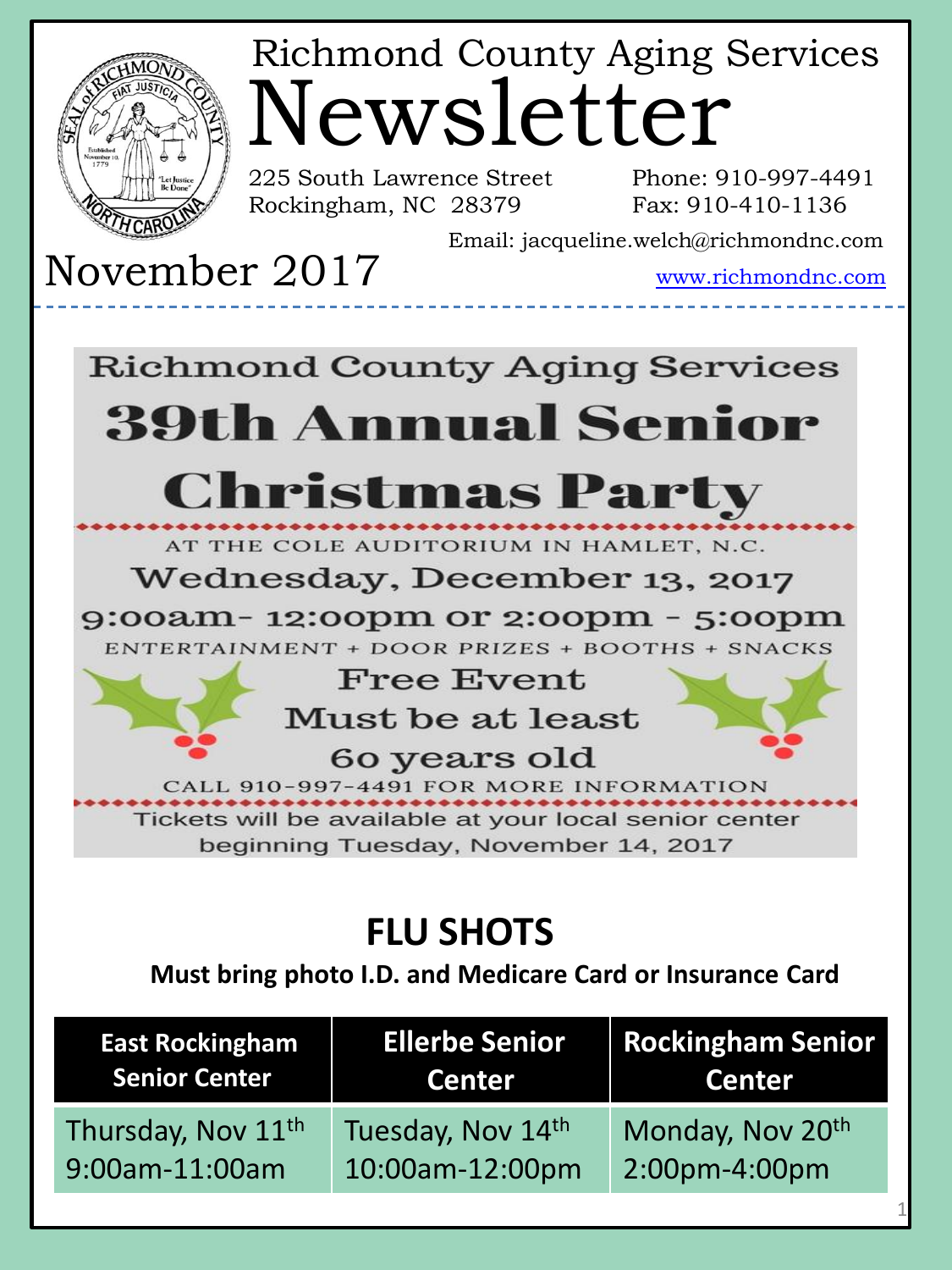## **Upcoming Field Trips**

| <b>Senior Center</b>           | <b>Trip Location</b>                               | Date                                  | <b>Time Leaving</b> | Cost   |
|--------------------------------|----------------------------------------------------|---------------------------------------|---------------------|--------|
| Ellerbe                        | Salute To Veterans<br>Event (RC Hospice<br>Campus) | Friday,<br>November 3rd               | $10:00$ am          | Free   |
| East Rockingham and<br>Ellerbe | <b>Fruit Cake Factory</b><br>(Bear Creek)          | Tuesday,<br>November 7 <sup>th</sup>  | $7:30$ am           | \$5.00 |
| Rockingham                     | <b>Winston Salem</b><br>(Shopping & Lunch)         | Tuesday,<br>November 14th             | $8:00$ am           | \$5.00 |
| East Rockingham                | <b>Moore County Hair</b><br>Day                    | Tuesday,<br>November 21 <sup>st</sup> | $8:00$ am           | Free   |
| Ellerbe                        | <b>Moore County Hair</b><br>Day                    | Tuesday,<br>November 28th             | $8:00$ am           | Free   |

| <b>Upcoming Closings</b>                   |                                        |                                                      |                                   |                                    |
|--------------------------------------------|----------------------------------------|------------------------------------------------------|-----------------------------------|------------------------------------|
| East<br>Rockingham<br><b>Senior Center</b> | East<br>Rockingham<br><b>Meal Site</b> | <b>Ellerbe Senior</b><br>Center/<br><b>Meal Site</b> | <b>Hamlet Meal</b><br><b>Site</b> | Rockingham<br><b>Senior Center</b> |
| Tues. Nov. 7th                             | Tues. Nov. 7 <sup>th</sup>             | Fri. Nov. 3rd                                        | Tues. Nov. 7th                    | Fri. Nov. 10 <sup>th</sup>         |
| Fri. Nov. 10 <sup>th</sup>                 | Fri. Nov. 10 <sup>th</sup>             | Tues. Nov. 7th                                       | Wed. Nov. 8th                     | Mon. Nov. 13th<br>$10am - 2pm$     |
| Mon. Nov. $13th$                           | Mon. Nov. $13th$                       | Fri. Nov. $10th$                                     | Fri. Nov. $10^{th}$               | Thur. Nov. 16 <sup>th</sup>        |
| Thur. Nov. 23rd                            | Thur. Nov. 23rd                        | Mon. Nov. 13th                                       | Mon. Nov. 13th                    | Thur. Nov. 23rd                    |
| Fri. Nov. 24th                             | Fri. Nov. 24th                         | Thur. Nov. 23rd                                      | Fri. Nov. $17th$                  | Fri. Nov 24th                      |
|                                            |                                        | Fri. Nov. 24th                                       | Thur. Nov. 23rd                   |                                    |
|                                            |                                        | Tues. Nov. 28th                                      | Fri. Nov. 24 <sup>th</sup>        |                                    |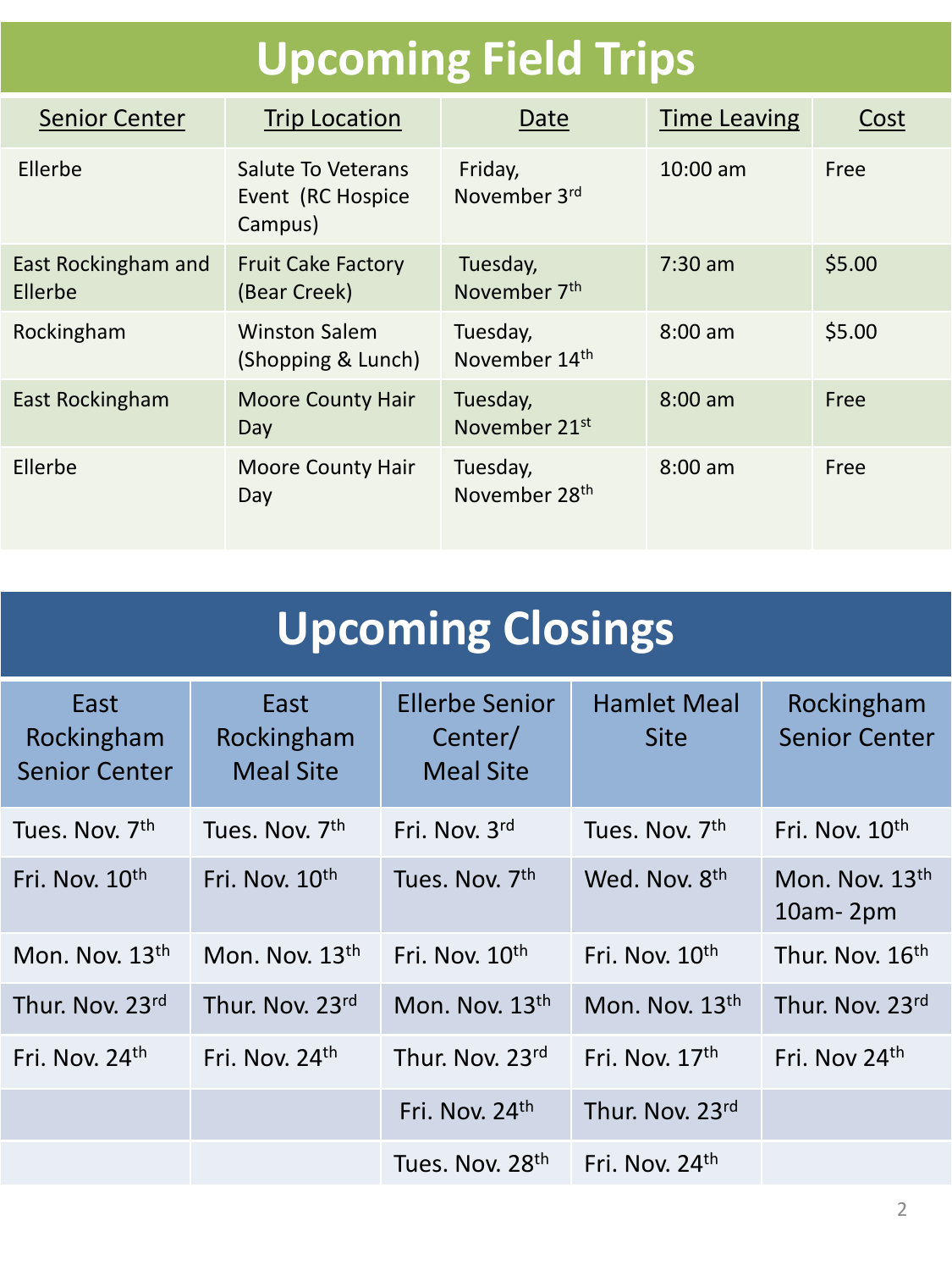#### **Day Light Savings Time Ends**



 Don't forget to turn your clocks back one hour before going to bed on Saturday, November 4<sup>th</sup>. It's also time to change the batteries in your smoke detectors.





#### **Veterans Day Nov. 11th**



## **Meals on Wheels Volunteers Needed** Aging Services is looking

You can Help make a difference! Call Richmond **County Aging** Services today.

910-997-4491

to deliver meals to the homebound elderly in your community. It takes less than 2 hours,

Help those who can't help themselves!

for devoted volunteers

"The quieter you become, The more you can hear." - Ram Dass



It's More Than Just A Meal.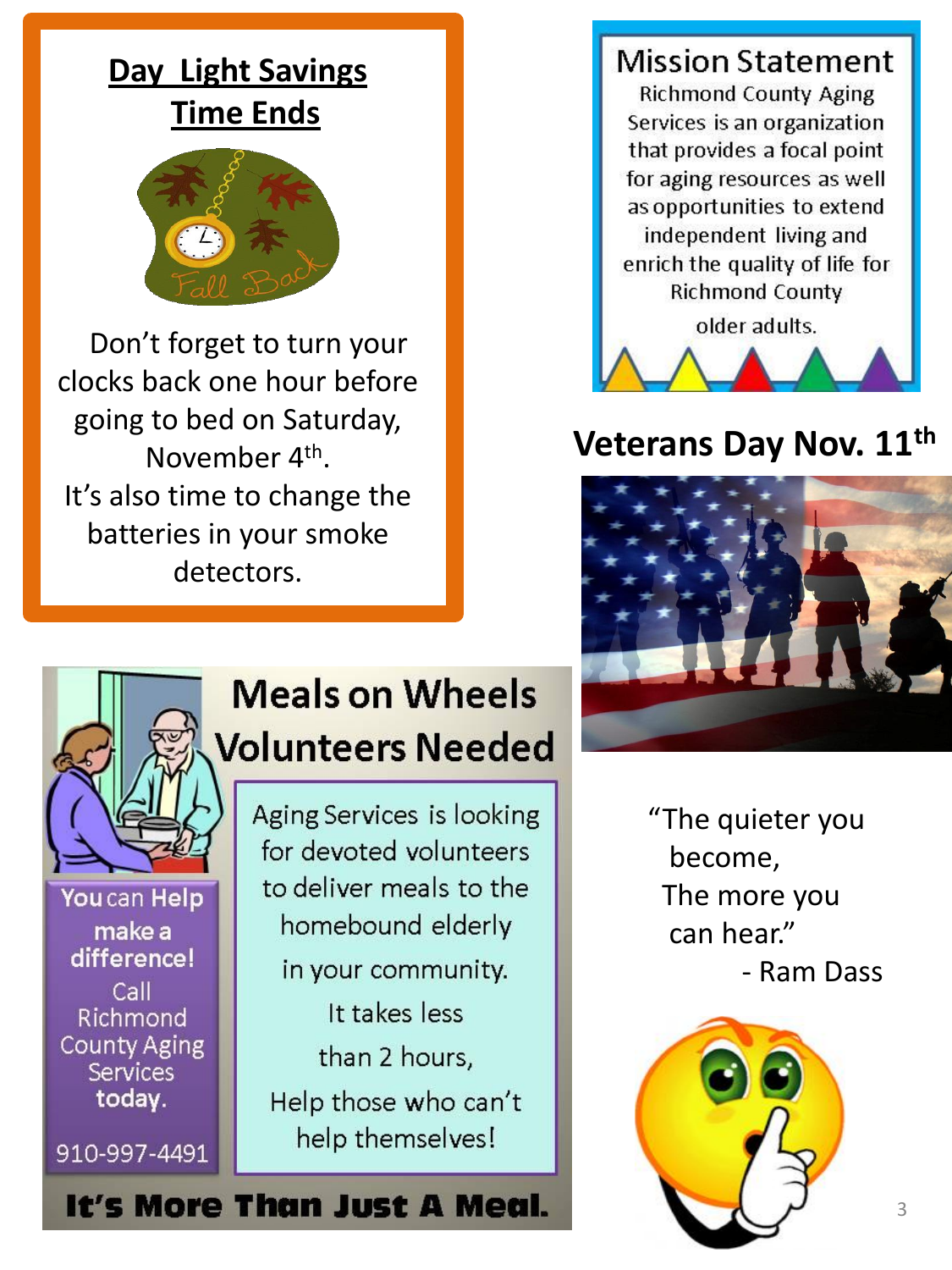#### **SERVICES OFFERED AT RICHMOND COUNTY AGING SERVICES**

Realizing the importance of social interaction and physical activity to the vitality of all people, Richmond County Aging Services places special emphasis on this and can provide information and assistance. Call 910-997-4491 for more information. Some of the social and recreational activities hosted by the Center(s) include:

| <b>Health Screenings</b>                                     | <b>Medicaid Benefits</b>                                        |
|--------------------------------------------------------------|-----------------------------------------------------------------|
| <b>Fitness and Health</b><br>Promotions                      | Medicare Parts A & B                                            |
| <b>Insurance Counseling</b>                                  | Medicare Part D                                                 |
| <b>Tax Preparation</b><br>Counseling                         | <b>Social Security Benefits</b>                                 |
| <b>Legal Services</b>                                        | <b>Job Training</b>                                             |
| <b>General Transportation</b>                                | <b>Job Placement</b>                                            |
| <b>Medical Transportation</b>                                | <b>Congregate Meals</b>                                         |
| <b>Support Groups or</b><br><b>Classes for Caregivers</b>    | <b>Home Delivered Meals</b>                                     |
| <b>Housing Assistance</b>                                    | Adult Day Care/Day<br>Health                                    |
| <b>Reverse Mortgage</b><br>Counseling                        | <b>Mental Health</b>                                            |
| Home Repair/<br>Modification                                 | Disaster Preparedness,<br>Planning or Response                  |
| <b>Home Health Services</b>                                  | <b>Durable Medical</b><br>Equipment/Assistive<br><b>Devices</b> |
| In Home Aide Services                                        | <b>Hospice Care</b>                                             |
| Long Term Care<br><b>Facilities</b>                          | <b>Rehabilitation Services</b>                                  |
| <b>Report Suspected</b><br>Abuse, Neglect or<br>Exploitation | Respite                                                         |
| <b>Senior Games</b>                                          | Telephone Reassurance                                           |
| <b>Energy Assistance</b>                                     | <b>Food Distribution</b>                                        |